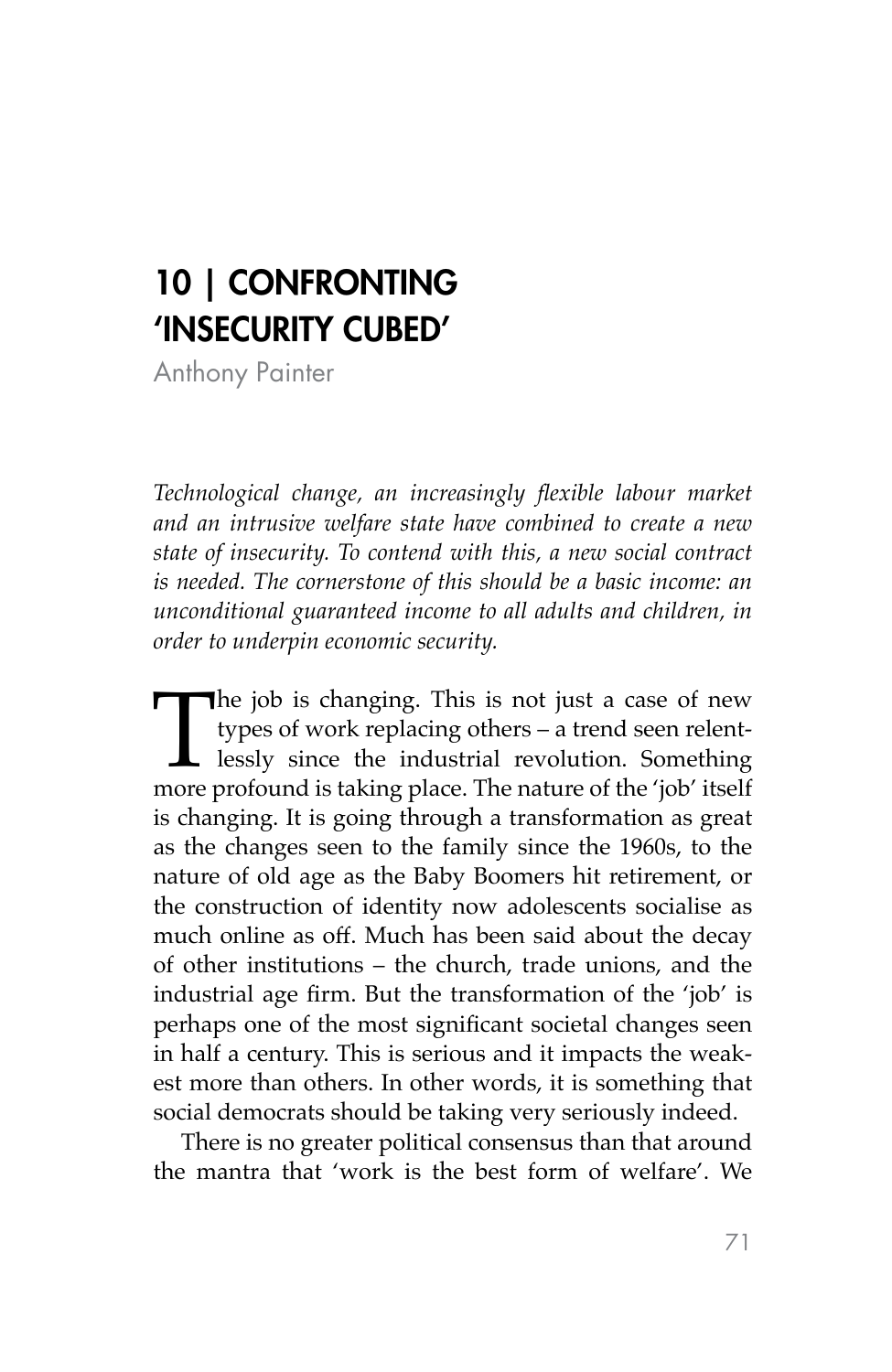might even call this a Blair-Brown-Cameron-(May?) consensus. Welfare policy has been constructed on precisely this basis for two decades or more. We celebrate record employment rates and applaud the role of tax credits, low labour market regulation, the minimum wage and conditional welfare in achieving them.

However, caution is required because a more complex picture emerges on closer inspection. This picture is related to the changing form of the 'job'. Essentially, work has been decoupled from a single job. The economy has shifted from a picture of full-time, stable and predominantly male employment to a picture that is more mixed but contains a much greater number of part-time, insecure, flexible jobs. Many have undoubtedly benefited from this change. Many more women are now in employment and those with marketable skills are able to navigate more flexible labour markets to their advantage (often through high value self-employment). Overall employment has increased. Yet here too, if we look underneath the bonnet a more concerning picture emerges.

Since 1995 almost all the aggregate increase in employment in the UK is accounted for by 'non-standard jobs', according to the Organisation for Economic Cooperation and Development (OECD). These include low-pay selfemployment, 'flexible' and zero-hours contracts and part-time work. The RSA's Ben Dellot has suggested that self-employment could overtake public sector employment later in this decade or early in the next. The rapidly growing 'gig economy' offers new opportunities for some but insecurity and low-pay for others. Data from the University of Hertfordshire suggests that over 10 per cent of UK workers have done some work via so-called sharing economy platforms (Uber, Upwork, Handy); 3 per cent on a weekly basis. When we consider how far these platforms have yet to spread this is already significant and is highly likely to become more so rapidly.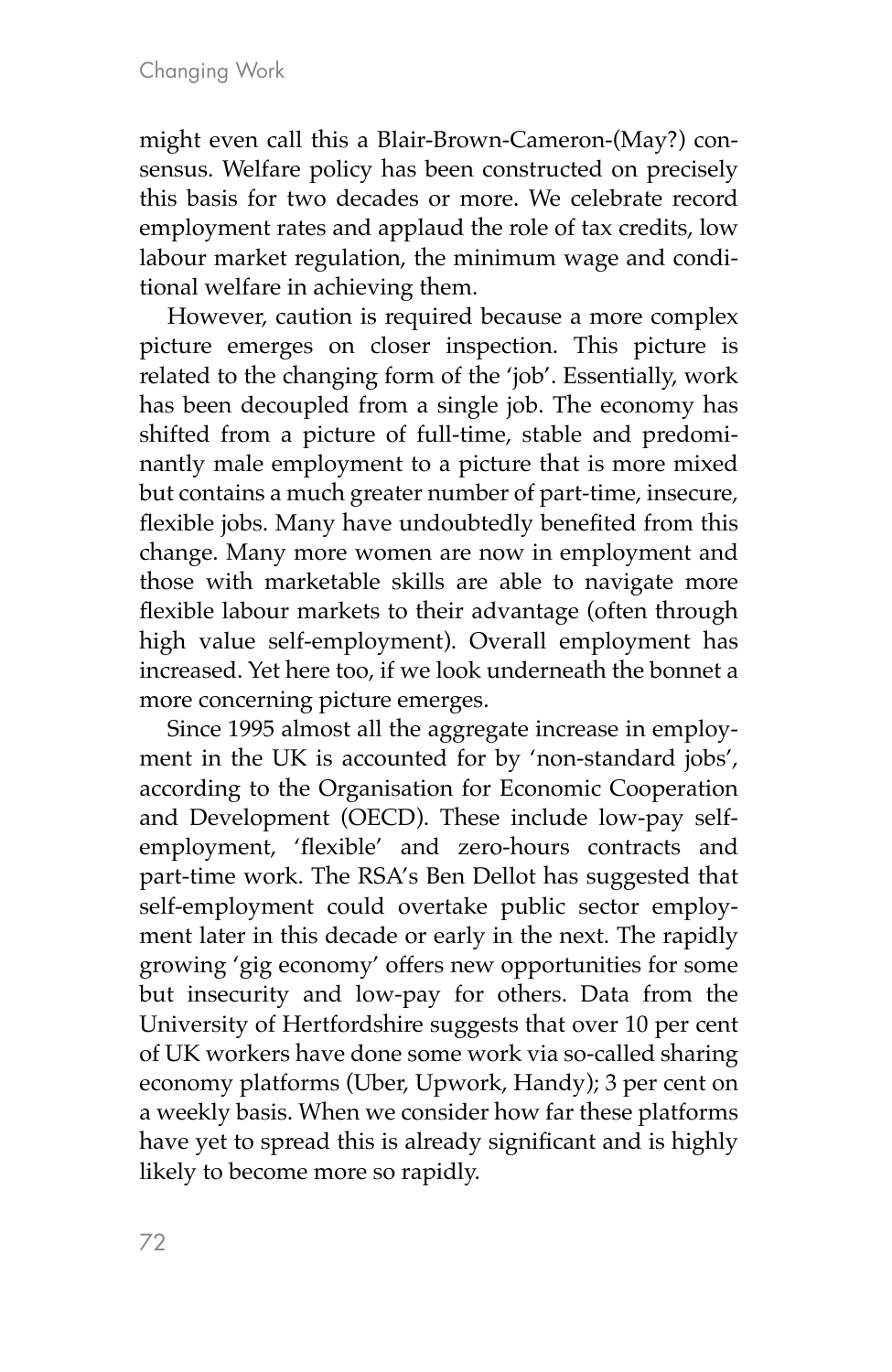What is the outcome of the deconstruction of the traditional job? The answer for many is insecurity and volatility. The latest British Social Attitudes survey is instructive. In 2005, the most stressed at work were managers and professionals at almost 40 per cent. They are still the most stressed in 2015 at a little over 40 per cent. What is remarkable, however, is the increase in stress amongst 'semi-routine and routine' occupations. Those in these groups experiencing stress at work have increased from just under 20 per cent to just under 40 per cent in a decade. They have low paid work with high pay stress.

In the same survey, 92 per cent consider security to be important in work but only 65 per cent feel their job is secure (71 per cent of workers do think they have a good job but clearly underlying insecurity sits alongside that). In corollary, the Office of National Statistics (ONS) Annual Population Survey for 2015 finds medium or high anxiety levels amongst over 30 per cent of the population.

So this range of fundamental changes to the 'job' would appear to have had a very significant effect on spreading insecurity. This is the first dimension of what we might call 'insecurity cubed': the tripartite combination of job insecurity, insecurity caused by the welfare state, and that caused by technological change. The second dimension, the increasingly punitive and intrusive welfare state, now sits alongside this world of insecure work and anxious lives for at least a third of the population. Of this, Professor Paul Spicker of Robert Gordon University has concluded:

*"If we look at what pushing people into work has done, it hasn't led to a reduction in poverty. It has led to an increase in the proportion of people who are working on low incomes."*

Work is not, as much of the political discourse might have it, the solution to poverty; in-work poverty is, if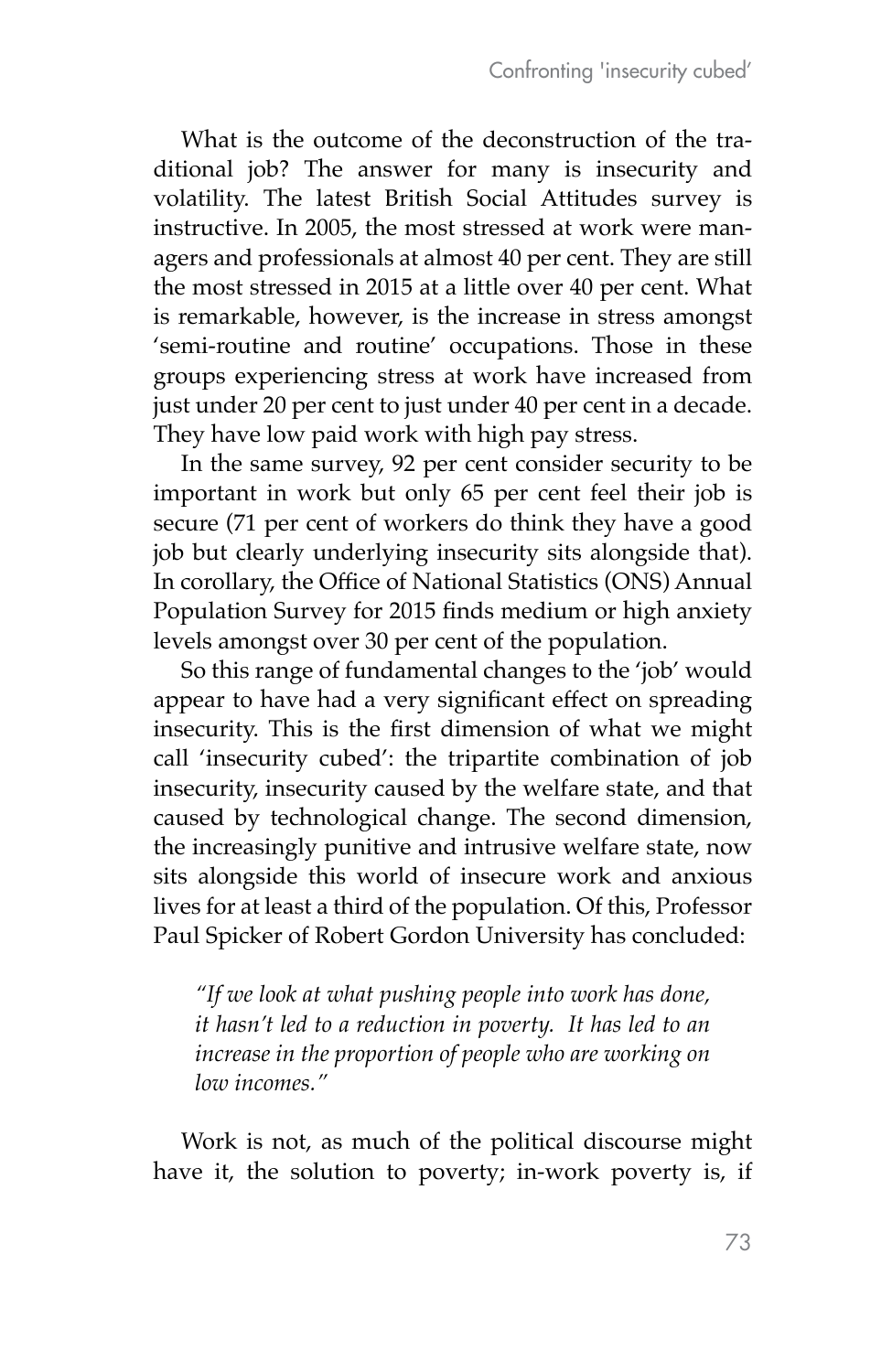anything, getting worse. Alongside the spread of insecurity, there is the edifice of the modern welfare state which has become ever more intrusive as it compounds an entirely arbitrary sanctioning regime with moves into in-work conditionality and work penalties – often 70-80 per cent of each additional pound earned as tax credits are withdrawn. None of this has rebuilt faith in the welfare state; in fact, it has undermined it as those trapped in low or no pay cycles are seen as an 'undeserving' other.

According to the UK Statistics Authority, 18 per cent of jobseeker's allowance claimants received at least one sanction in 2013–14 (which rises to 22 per cent for the whole 2010–14 period). By contrast, there were just 220 convictions for tax evasion in 2014 – which itself was an increase of 29 per cent on the previous year. That shows our societal priorities. It is little wonder then that the Trussell Trust handed out over one million three-day food parcels in 2015–16. The main causes of such a demand for foodbanks were delays in benefit payments, changes to benefits and low income – other associated causes such as debt and homelessness were prominent causes too.

So the story of the two decades has been a story of emerging insecurities in the labour market and welfare state, but there is a third factor: technological change. There are many predictions about the impact of intelligent machines on the world of work. The best guide in these situations has to be the past; previous technological leaps have created more new (and better) work opportunities than they have destroyed. However, these changes have hit particular groups of workers and communities hard and sometimes for considerable lengths of time.

Once machine capability is greater than human skill levels in a particular domain then it is simply a matter of waiting for capital investment to flow into that technology before workers become redundant and whole categories of work obsolete. There are undoubtedly a range of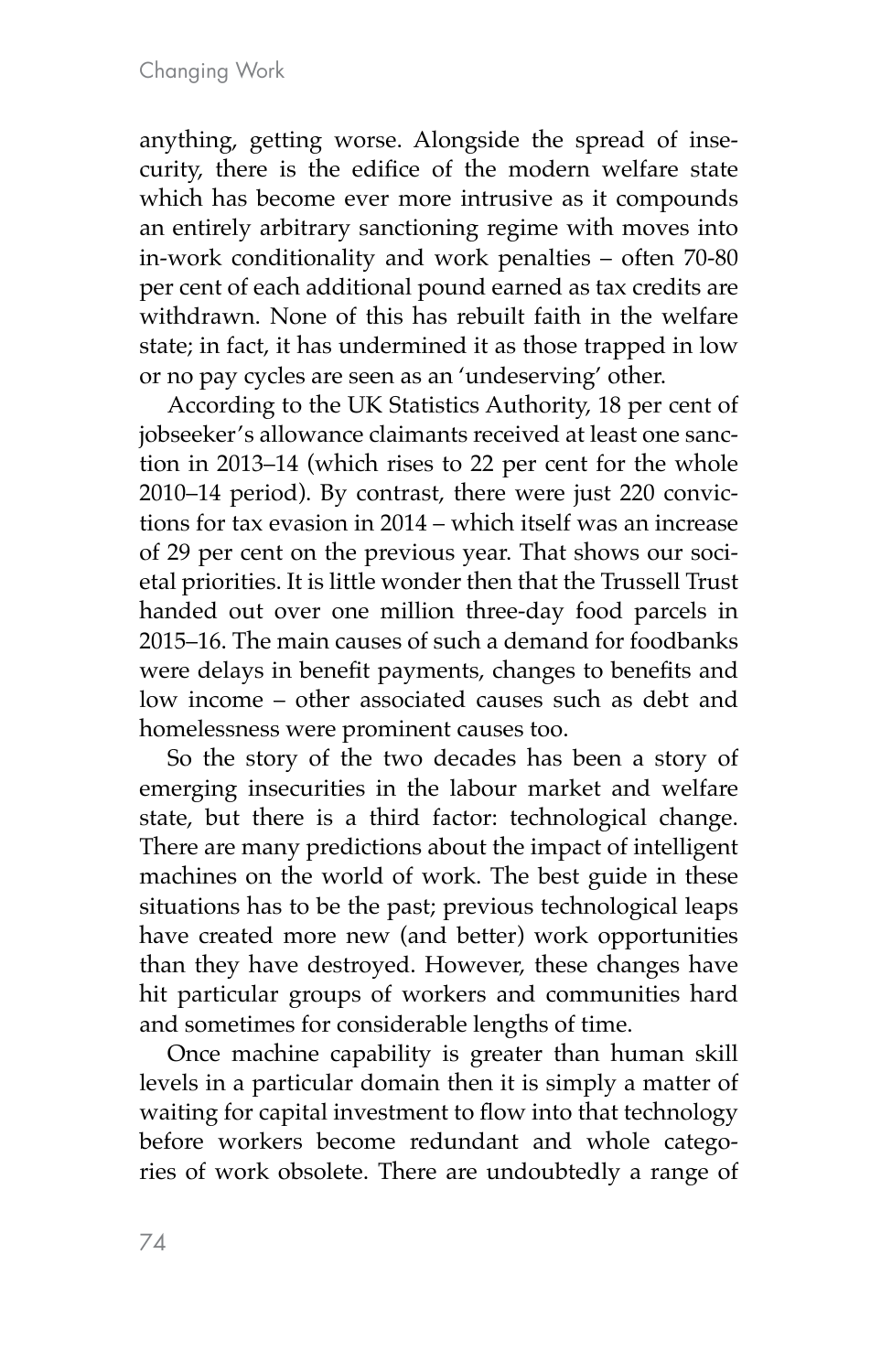technological innovations in automation, artificial intelligence, smart robotics, big data and algorithmic analysis coming on stream. At the very least, we should be alert to the possibility that these could have a significant negative impact on whole categories of worker (whilst empowering others) and that these impacts could be more sudden or intensive than historical scenarios might suggest.

These three dimensions of insecurity  $-$  a changing labour market, technological innovation and an intrusive welfare state – all suggest that a very different social contract is now required. Firstly, the tax and benefits system needs fundamental reform. The cornerstone of this new social contract should be a basic income. In essence, this means every adult and child being given a weekly unconditional payment.

For this, there are lots of different models. However, models proposed by the RSA, Compass and the Citizen's Income Trust (CIT) all protect work incentives, are affordable in historical terms, and are more progressive than the current system of taxes and benefits overall. None of these models propose replacing housing, disability or child care support. The CIT and Compass models could be used to transition to a more radical system that removes tax credits altogether, as the RSA model proposes – this could help ensure that any potential losers compared with the current tax and benefits system would have the necessary help as the system transitions over time.

In essence, a basic income is an intervention designed to underpin economic security. It gives people a greater possibility to pursue better work, try setting up a business, reskill, or undertake caring responsibilities without having to answer to the Department for Work and Pensions. There is no need to leap straight to a basic income. The Netherlands, Finland, and Canada are experimenting with the system to ensure that it is designed well; we can learn from them.